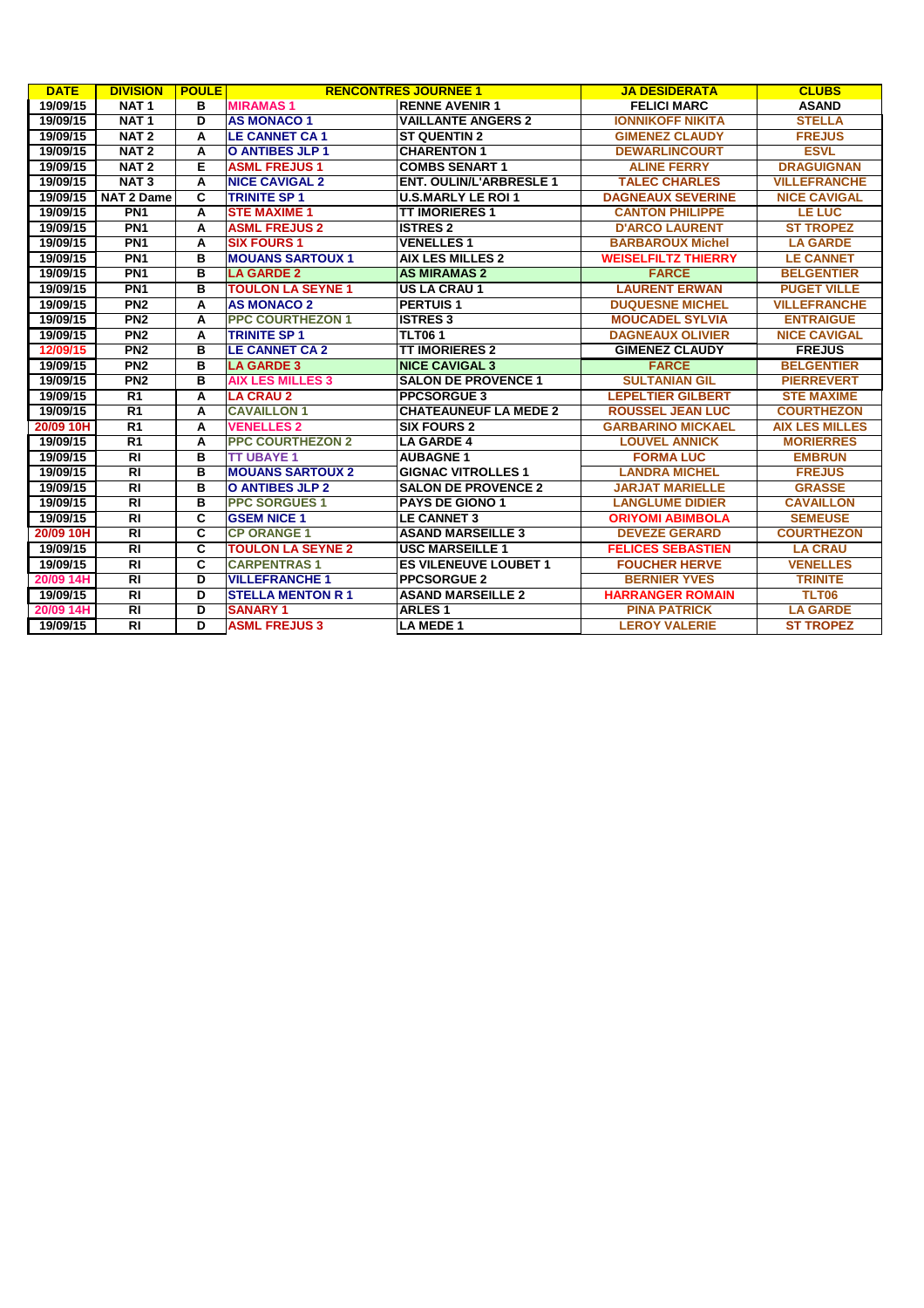| <b>DATE</b> | <b>DIVISION</b>  | <b>POULE</b>            |                               | <b>RENCONTRES JOURNEE 2</b> | <b>JA DESIDERATA</b>       | <b>CLUBS</b>          |
|-------------|------------------|-------------------------|-------------------------------|-----------------------------|----------------------------|-----------------------|
| 03/10/15    | NAT <sub>1</sub> | А                       | <b>LA GARDE 1</b>             | <b>ST LOUIS 1</b>           | <b>FARCE</b>               | <b>BELGENTIER</b>     |
| 03/10/15    | NAT <sub>2</sub> | Е                       | <b>ASAND MARSEILLE 1</b>      | <b>ECHIROLLES EYBENS 1</b>  | <b>WEGEL ISABELLE</b>      | <b>AUBAGNE</b>        |
| 03/10/15    | NAT <sub>3</sub> | А                       | <b>AIX LES MILLES 1</b>       | <b>ASM GIGEAN 1</b>         | <b>FELICI MARC</b>         | <b>ASAND</b>          |
| 03/10/15    | PN <sub>1</sub>  | А                       | <b>ISTRES 2</b>               | <b>ISTE MAXIME 1</b>        | <b>FRANCESCHI LAURE</b>    | <b>LA MEDE</b>        |
| 03/10/15    | PN <sub>1</sub>  | А                       | <b>VENELLES 1</b>             | <b>ASML FREJUS 2</b>        | <b>VIBORNY ANGE</b>        | <b>AUBAGNE</b>        |
| 03/10/15    | PN <sub>1</sub>  | A                       | <b>TT MORIERES 1</b>          | <b>SIX FOURS 1</b>          | <b>LANGLUME DIDIER</b>     | <b>CAVAILLON</b>      |
| 03/10/15    | PN <sub>1</sub>  | в                       | <b>MIRAMAS 2</b>              | <b>MOUANS SARTOUX 1</b>     | <b>MAISON ERIC</b>         | <b>SALON</b>          |
| 03/10/15    | PN <sub>1</sub>  | в                       | <b>LA CRAU 1</b>              | <b>LA GARDE 2</b>           | <b>PRATALI JOEL</b>        | <b>HYERES</b>         |
| 03/10/15    | PN <sub>1</sub>  | в                       | <b>AIX LES MILLES 2</b>       | <b>TOULON LA SEYNE 1</b>    | <b>EMMANUELI DOMINIQUE</b> | <b>ASAND</b>          |
| 03/10/15    | PN <sub>2</sub>  | A                       | <b>ISTRES 3</b>               | <b>AS MONACO 2</b>          | <b>FRANCESCHI LAURE</b>    | <b>LA MEDE</b>        |
| 03/10/15    | PN <sub>2</sub>  | А                       | <b>PERTUIS1</b>               | <b>TRINITE SP1</b>          | <b>SULTANIAN GIL</b>       | <b>PIERREVERT</b>     |
| 03/10/15    | PN <sub>2</sub>  | А                       | <b>TLT061</b>                 | <b>PPC COURTHEZON 1</b>     | <b>TALEC CHARLES</b>       | <b>VILLEFRANCHE</b>   |
| 03/10/15    | PN <sub>2</sub>  | в                       | <b>NICE CAVIGAL 3</b>         | <b>LE CANNET 2</b>          | <b>BERNIER YVES</b>        | <b>TRINITE</b>        |
| 04/10 14H   | PN <sub>2</sub>  | в                       | <b>SALON DE PROVENCE 1</b>    | <b>LA GARDE 3</b>           | <b>LIBRA CHRISTIAN</b>     | <b>MIRAMAS</b>        |
| 03/10/15    | PN <sub>2</sub>  | в                       | <b>TT MORIERES 2</b>          | <b>AIX LES MILLES 3</b>     | <b>LANGLUME DIDIER</b>     | <b>CAVAILLON</b>      |
| 03/10/15    | <b>PN DAMES</b>  |                         | <b>ASPTT SC GRASSE 1</b>      | <b>PEYROLLES1</b>           | <b>BLAIVE JR</b>           | <b>LE CANNET</b>      |
| 04/10 10H   | R <sub>1</sub>   | А                       | <b>CHATEAUNEUF LA MEDE 1</b>  | <b>LA CRAU 2</b>            | <b>GUILLOTEAU JEAN LUC</b> | <b>AIX LES MILLES</b> |
| 04/10 14H   | R <sub>1</sub>   | А                       | <b>SIX FOURS 2</b>            | <b>CAVAILLON 1</b>          | <b>DUFAU CHRISTIAN</b>     | <b>TOULON</b>         |
| 04/10 14H   | $\overline{R1}$  | A                       | <b>LA GARDE 4</b>             | <b>VENELLES 2</b>           | <b>FARCE</b>               | <b>BELGENTIER</b>     |
| 03/10/15    | $\overline{R1}$  | А                       | <b>PPC SORGUES 3</b>          | <b>PPC COURTHEZON 2</b>     | <b>MOUCADEL</b>            | <b>ENTRAIGUE</b>      |
| 04/10 10H   | $\overline{R}$   | в                       | <b>GIGNAC VITROLLES 1</b>     | <b>ITT UBAYE 1</b>          | <b>SEGADE REMY</b>         | <b>ISTRES</b>         |
| 04/10 14H   | $\overline{R}$   | в                       | <b>SALON DE PROVENCE 2</b>    | <b>MOUANS SARTOUX 2</b>     | <b>BEZY RENAUD</b>         | <b>FOS SUR MER</b>    |
| 04/10 10H   | $\overline{RI}$  | в                       | <b>PAYS DE GIONO 1</b>        | <b>ANTIBES 2</b>            | <b>DURAND SERGIO</b>       | <b>SISTERON</b>       |
| 03/10/15    | <b>RI</b>        | в                       | <b>AUBAGNE 1</b>              | <b>PPC SORGUES 1</b>        | <b>ZYGMUNT CHRISTIAN</b>   | <b>USC MARSEILLE</b>  |
| 04/10 10H   | $\overline{RI}$  | C                       | <b>ASAND MARSEILLE 3</b>      | <b>GSEM NICE 1</b>          | <b>BERGER FRANCOIS</b>     | <b>VENELLES</b>       |
| 04/10 10H   | $\overline{R}$   | $\overline{\mathbf{c}}$ | <b>USC MARSEILLE 1</b>        | <b>CP ORANGE 1</b>          | <b>LEVY FRANCOIS</b>       | <b>ROGNAC</b>         |
| 04/10 14H   | RI               | C                       | <b>ES VILLENEUVE LOUBET 1</b> | <b>TOULON LA SEYNE 2</b>    | <b>BONNEGENT ANDRE</b>     | <b>NICE CAVIGAL</b>   |
| 04/10 14H   | $\overline{R}$   | C                       | <b>LE CANNET CA 3</b>         | <b>CARPENTRAS1</b>          | <b>SAVELLI FRANCOIS</b>    | <b>MOUANS</b>         |
| 04/10 10H   | $\overline{R}$   | D                       | <b>ASAND MARSEILLE 2</b>      | <b>VILLEFRANCHE 1</b>       | <b>BERGER FRANCOIS</b>     | <b>VENELLES</b>       |
| 03/10/15    | $\overline{R}$   | D                       | <b>ARLES1</b>                 | <b>STELLA MENTON R 1</b>    | <b>ROUSSEL JEAN LUC</b>    | <b>COURTHEZON</b>     |
| 03/10/15    | $\overline{R}$   | D                       | <b>CHATEAUNEUF LA MEDE 2</b>  | <b>SANARY 1</b>             | <b>GUILLOTEAU JEAN LUC</b> | <b>AIX LES MILLES</b> |
| 03/10/15    | $\overline{RI}$  | D                       | <b>PPC SORGUES 2</b>          | <b>ASML FREJUS 3</b>        | <b>MOUCADEL</b>            | <b>ENTRAIGUE</b>      |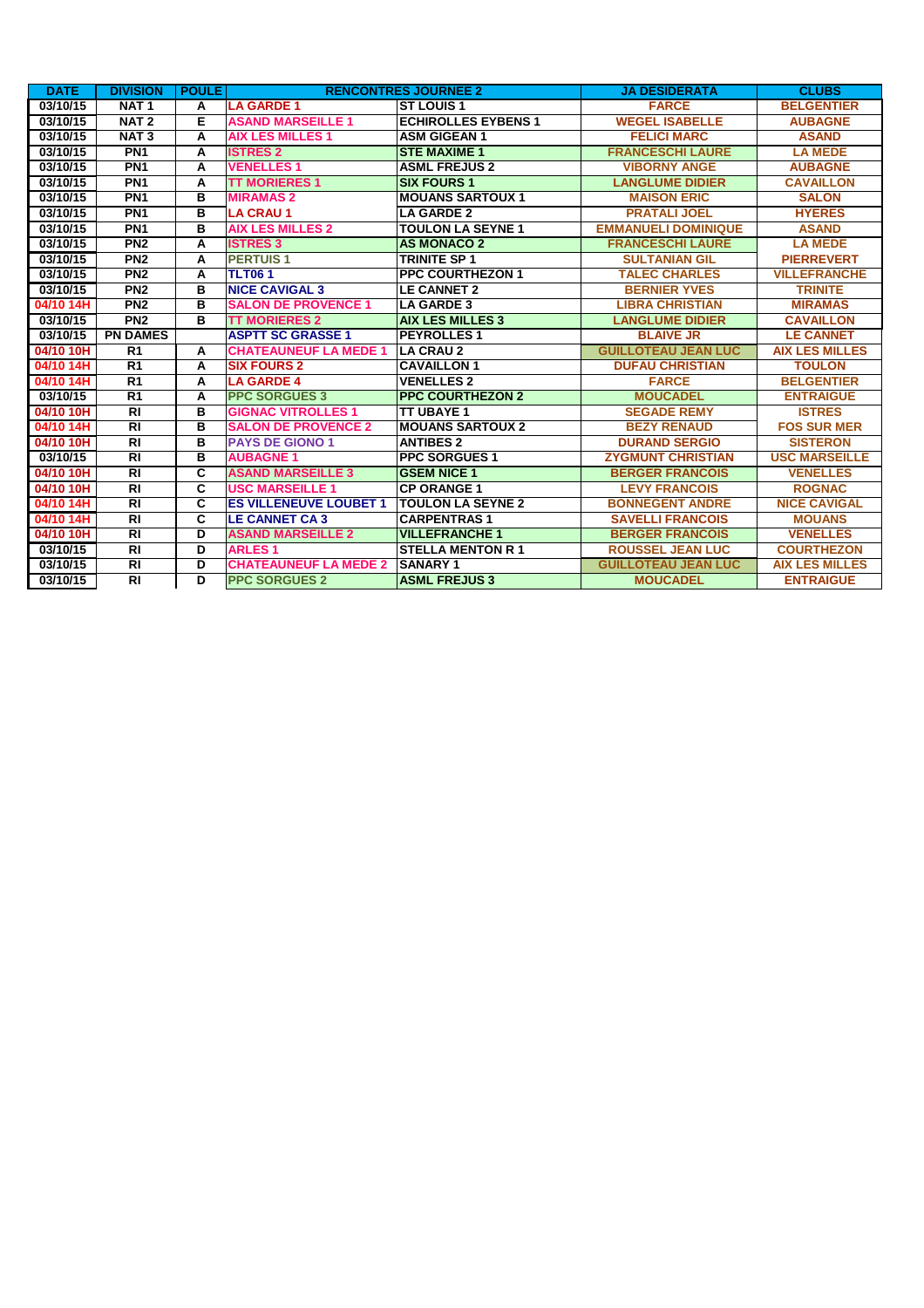| <b>DATE</b> | <b>DIVISION</b>  | <b>POULE</b>            | <b>RENCONTRES JOURNEE 3</b> |                              | <b>JA DESIDERATA</b>        | <b>CLUBS</b>         |
|-------------|------------------|-------------------------|-----------------------------|------------------------------|-----------------------------|----------------------|
| 17/10/15    | NAT <sub>1</sub> | A                       | <b>LA GARDE 1</b>           | <b>MER AMO 1</b>             | <b>LAURENT ERWAN</b>        | <b>PUGET VILLE</b>   |
| 17/10/15    | NAT <sub>1</sub> | D                       | <b>AS MONACO 1</b>          | <b>BAYARD ARGENTAN 2</b>     | <b>DAGNEAUX OLIVIER</b>     | <b>NICE CAVIGAL</b>  |
| 17/10/15    | NAT <sub>2</sub> | A                       | <b>LE CANNET CA 1</b>       | <b>ESP CEYRAT 1</b>          | <b>CUSSY FRANK</b>          | <b>NICE CAVIGAL</b>  |
| 17/10/15    | NAT <sub>2</sub> | А                       | O ANTIBES JLP 1             | <b>GRESIVAUDAN1</b>          | <b>DEWARLINCOURT ROSINE</b> | <b>ESVL</b>          |
| 17/10/15    | NAT 2 Dame       | C                       | <b>TRINITE SP 1</b>         | <b>ANNECY 1</b>              | <b>IONNIKOFF NIKITA</b>     | <b>STELLA</b>        |
| 17/10/15    | PN <sub>1</sub>  | A                       | <b>STE MAXIME 1</b>         | <b>VENELLES 1</b>            | <b>FENOCCHIO PHILIPPE</b>   | <b>FAYENCE</b>       |
| 17/10/15    | PN <sub>1</sub>  | А                       | <b>SIX FOURS 1</b>          | <b>ASML FREJUS 2</b>         | <b>DUFAU CHRISTIAN</b>      | <b>TOULON</b>        |
| 17/10/15    | PN <sub>1</sub>  | A                       | <b>ISTRES 2</b>             | <b>TT MORIERES 1</b>         | <b>FRANCESCHI LAURE</b>     | <b>LA MEDE</b>       |
| 17/10/15    | PN <sub>1</sub>  | в                       | <b>MOUANS SARTOUX 1</b>     | <b>LA CRAU1</b>              | <b>MONDINI MARIE CLAUDE</b> | <b>SOPHIA</b>        |
| 17/10/15    | PN <sub>1</sub>  | в                       | <b>TOULON LA SEYNE 1</b>    | <b>LA GARDE 2</b>            | <b>FARCE GUY</b>            | <b>BELGENTIER</b>    |
| 17/10/15    | PN <sub>1</sub>  | в                       | <b>MIRAMAS 2</b>            | <b>AIX LES MILLES 2</b>      | <b>LAPINA FREDERIC</b>      | <b>ISTRES</b>        |
| 17/10/15    | PN <sub>2</sub>  | А                       | <b>AS MONACO 2</b>          | <b>TLT061</b>                | <b>DUQUESNE MICHEL</b>      | <b>VILLEFRANCHE</b>  |
| 17/10/15    | PN <sub>2</sub>  | A                       | <b>TRINITE SP 1</b>         | <b>PPC COURTHEZON 1</b>      | <b>CHALVIDAL JEAN MARIE</b> | <b>NICE CAVIGAL</b>  |
| 17/10/15    | PN <sub>2</sub>  | A                       | <b>ISTRES 3</b>             | <b>PERTUIS1</b>              | <b>FRANCESCHI LAURE</b>     | <b>LA MEDE</b>       |
| 17/10/15    | PN <sub>2</sub>  | в                       | <b>LE CANNET 2</b>          | <b>SALON DE PROVENCE 1</b>   | <b>LARIO FRANTZ</b>         | <b>MANDELIEU</b>     |
| 17/10/15    | PN <sub>2</sub>  | в                       | <b>AIX LES MILLES 3</b>     | <b>LA GARDE 3</b>            | <b>FELICI MARC</b>          | <b>ASAND</b>         |
| 17/10/15    | PN2              | в                       | <b>NICE CAVIGAL 3</b>       | <b>TT MORIERES 2</b>         | <b>TALEC CHARLES</b>        | <b>VILLEFRANCHE</b>  |
| 17/10/15    | R1               | A                       | <b>LA CRAU 2</b>            | <b>SIX FOURS 2</b>           | <b>SERVEL FRANCK</b>        | <b>LA GARDE</b>      |
| 17/10/15    | R1               | A                       | <b>CAVAILLON 1</b>          | <b>LA GARDE 4</b>            | <b>LOUVEL ANNICK</b>        | <b>MORIERRES</b>     |
| 18/10 10H   | R <sub>1</sub>   | A                       | <b>VENELLES 2</b>           | <b>PPC COURTHEZON 12</b>     | <b>BOINARD THOMAS</b>       | <b>PERTUIS</b>       |
| 17/10/15    | R <sub>1</sub>   | А                       | <b>PPC SORGUES 3</b>        | <b>CHATEAUNEUF LA MEDE 2</b> | <b>MOUCADEL SYLVIA</b>      | <b>ENTRAIGUE</b>     |
| 17/10/15    | $\overline{RI}$  | в                       | <b>TT UBAYE 1</b>           | <b>SALON DE PROVENCE 2</b>   | <b>TRENS SABINE</b>         | <b>TT UBAYE</b>      |
| 17/10/15    | RI               | в                       | <b>MOUANS SARTOUX 2</b>     | <b>PAYS DE GIONO 1</b>       | <b>BOURGUIGNON JY</b>       | <b>LE CANNET</b>     |
| 17/10/15    | $\overline{R}$   | в                       | <b>O ANTIBES JLP 2</b>      | <b>PPC SORGUES 1</b>         | <b>GIMENEZ CLAUDY</b>       | <b>FREJUS</b>        |
| 17/10/15    | $\overline{RI}$  | в                       | <b>AUBAGNE1</b>             | <b>GIGNAC VITROLLES 1</b>    | <b>BALAN MICHELE</b>        | <b>GRANDE BATIDE</b> |
| 17/10/15    | $\overline{RI}$  | C                       | <b>GSEM NICE 1</b>          | <b>USC MARSEILLE 1</b>       | <b>CARLES JEAN MARIE</b>    | <b>SEMEUSE</b>       |
| 18/10 10H   | $\overline{RI}$  | C                       | <b>CP ORANGE 1</b>          | <b>ES VILENEUVE LOUBET 1</b> | <b>FOUCHER HERVE</b>        | <b>MORIERRES</b>     |
| 17/10/15    | $\overline{RI}$  | $\overline{\mathbf{c}}$ | <b>ASAND MARSEILLE 3</b>    | <b>CARPENTRAS1</b>           | <b>WEGEL ISABELLE</b>       | <b>AUBAGNE</b>       |
| 18/10 14H   | $\overline{RI}$  | C                       | <b>LE CANNET CA 3</b>       | <b>ASAND MARSEILLE 3</b>     | <b>LANDRA MICHEL</b>        | <b>FREJUS</b>        |
| 18/10 14H   | $\overline{RI}$  | D                       | <b>VILLEFRANCHE 1</b>       | <b>ARLES1</b>                | <b>POLIMENI JULIE</b>       | <b>GRASSE</b>        |
| 17/10/15    | $\overline{RI}$  | D                       | <b>STELLA MENTON R1</b>     | <b>CHATEAUNEUF LA MEDE 1</b> | <b>VANBESIEN PAUL</b>       | <b>TLT06</b>         |
| 18/10 14H   | $\overline{RI}$  | D                       | <b>SANARY 1</b>             | <b>ASML FREJUS 3</b>         | <b>HABART Marc</b>          | <b>LA GARDE</b>      |
| 17/10/15    | $\overline{RI}$  | D                       | <b>PPC SORGUES 2</b>        | <b>ASAND MARSEILLE 2</b>     | <b>MOUCADEL SYLVIA</b>      | <b>ENTRAIGUE</b>     |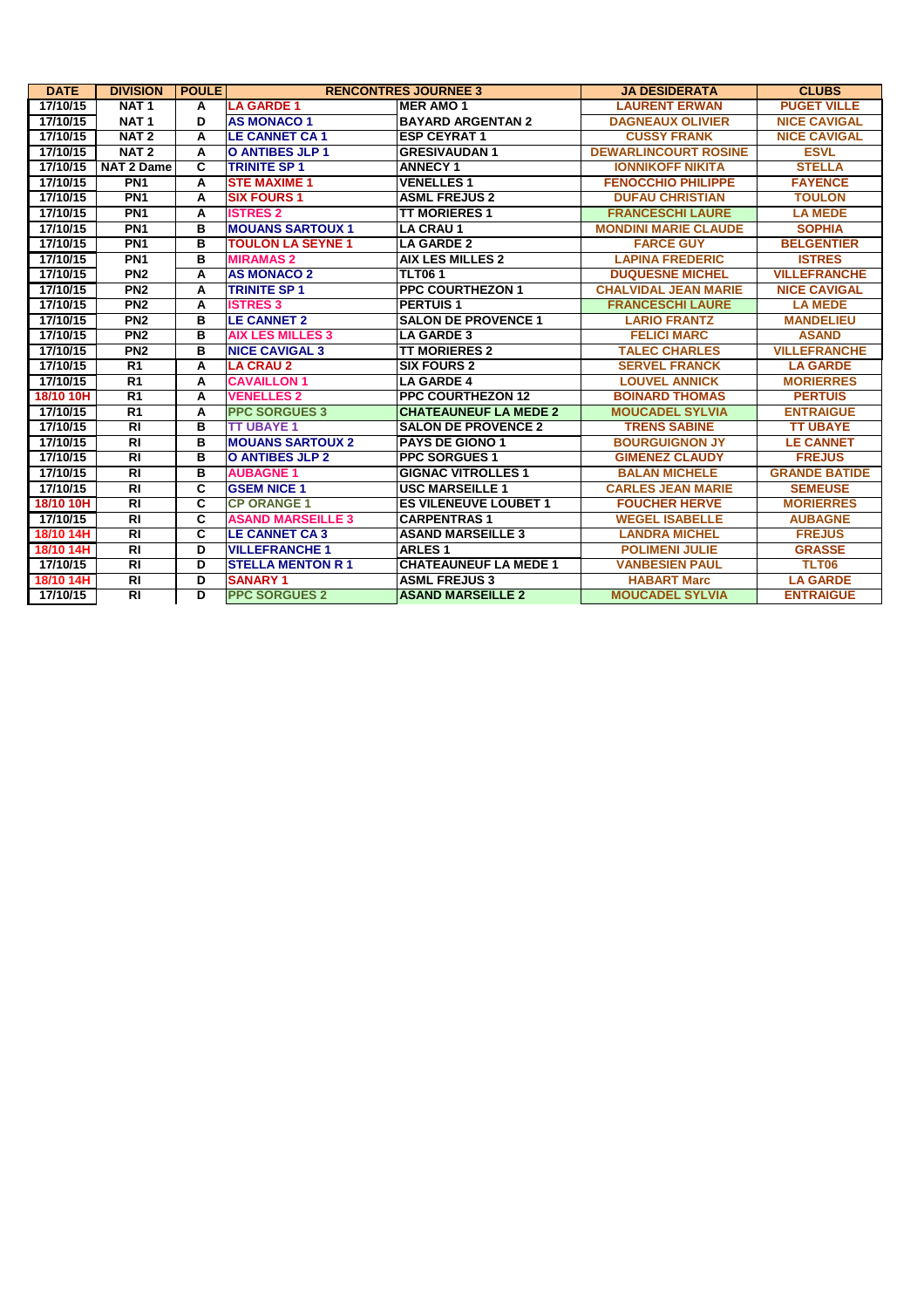| <b>DATE</b> |                   |   |                               | <b>RENCONTRES JOURNEE 4</b>  |                             |                       |
|-------------|-------------------|---|-------------------------------|------------------------------|-----------------------------|-----------------------|
| 07/11/15    | NAT <sub>2</sub>  | A | <b>O ANTIBES JLP 1</b>        | <b>ANNECY 1</b>              | <b>BANESSY PIERRE YVES</b>  | <b>ESVL</b>           |
| 07/11/15    | NAT <sub>2</sub>  | Е | <b>ASML FREJUS1</b>           | <b>MONTPELLIER TT 1</b>      | <b>MENUSIER DOMINIQUE</b>   | <b>GRASSE</b>         |
| 07/11/15    | NAT <sub>3</sub>  | A | <b>NICE CAVIGAL 2</b>         | <b>AUV RILLEUX 1</b>         | <b>VASSALLO MICHEL</b>      | <b>ESVL</b>           |
| 07/11/15    | <b>NAT 2 Dame</b> |   | <b>TRINITE SP 1</b>           | <b>CRUSEILLES 1</b>          | <b>BATTARD YVES</b>         | <b>GSEM</b>           |
| 07/11/15    | PN <sub>1</sub>   | A | <b>SIX FOURS 1</b>            | <b>STE MAXIME 1</b>          | <b>LAURENT ERWAN</b>        | <b>PUGET VILLE</b>    |
| 07/11/15    | PN <sub>1</sub>   | A | <b>ASML FREJUS 2</b>          | <b>TT MORIERES 1</b>         | <b>ALINE FERRY</b>          | <b>DRAGUIGNAN</b>     |
| 07/11/15    | PN <sub>1</sub>   | A | <b>ISTRES 3</b>               | <b>VENELLES1</b>             | <b>FELICI MARC</b>          | <b>ASAND</b>          |
| 07/11/15    | PN <sub>1</sub>   | в | <b>TOULON LA SEYNE 1</b>      | <b>MOUANS SARTOUX 1</b>      | <b>ALLAVENA KEVIN</b>       | <b>LA GARDE</b>       |
| 07/11/15    | PN <sub>1</sub>   | в | <b>LA GARDE 2</b>             | <b>AIX LES MILLES 2</b>      | <b>DUFAU CHRISTIAN</b>      | <b>TOULON</b>         |
| 07/11/15    | PN <sub>1</sub>   | в | <b>LA CRAU 1</b>              | <b>MIRAMAS 2</b>             | <b>FARCE</b>                | <b>BELGENTIER</b>     |
| 07/11/15    | PN <sub>2</sub>   | A | <b>TRINITE SP 1</b>           | <b>AS MONACO 2</b>           | <b>CHALVIDAL JEAN MARIE</b> | <b>NICE CAVIGAL</b>   |
| 07/11/15    | PN <sub>2</sub>   | A | <b>PPC COURTHEZON 1</b>       | <b>PERTUIS1</b>              | <b>LOUVEL ANNICK</b>        | <b>MORIERRES</b>      |
| 07/11/15    | PN <sub>2</sub>   | A | <b>TLT061</b>                 | <b>ISTRES 3</b>              | <b>CHALVIDAL JEAN MARIE</b> | <b>NICE CAVIGAL</b>   |
| 07/11/15    | PN <sub>2</sub>   | в | <b>AIX LES MILLES 3</b>       | <b>ILE CANNET 2</b>          | <b>ZYGMUNT CHRISTIAN</b>    | <b>USC MARSEILLE</b>  |
| 07/11/15    | PN <sub>2</sub>   | в | <b>LA GARDE 3</b>             | <b>TT MORIERES 2</b>         | <b>DUFAU CHRISTIAN</b>      | <b>TOULON</b>         |
| 8/11 14H    | PN2               | в | <b>SALON DE PROVENCE 1</b>    | <b>NICE CAVIGAL 3</b>        | <b>LAPIERRE CHRISTIAN</b>   | <b>ST CANAT</b>       |
| 8/11 14H    | R1                | A | <b>LA GARDE 4</b>             | <b>LA CRAU 2</b>             |                             |                       |
| 07/11/15    | R <sub>1</sub>    | A | <b>PPC COURTHEZON 2</b>       | <b>CAVAILLON1</b>            | <b>MOUCADEL SYLVIA</b>      | <b>ENTRAIGUE</b>      |
| 8/11 10H    | R1                | A | <b>VENELLES 2</b>             | <b>PPC SORGUES 3</b>         | <b>SEGADE REMY</b>          | <b>ISTRES</b>         |
| 8/11 14H    | R <sub>1</sub>    | A | <b>SIX FOURS 2</b>            | <b>CHATEAUNEUF LA MEDE 2</b> | <b>TOULON LA SEYNE</b>      |                       |
| 8/11 10H    | $\overline{R}$    | в | <b>PAYS DE GIONO 1</b>        | <b>TT UBAYE 1</b>            | <b>LEGALL SOPHIE</b>        | <b>VENELLES</b>       |
| 07/11/15    | $\overline{RI}$   | в | <b>PPC SORGUES 1</b>          | <b>MOUANS SARTOUX 2</b>      | <b>ROUSSEL JEAN LUC</b>     | <b>COURTHEZON</b>     |
| 07/11/15    | RI                | в | <b>O ANTIBES JLP 2</b>        | <b>AUBAGNE 1</b>             | <b>GIMENEZ CLAUDY</b>       | <b>FREJUS</b>         |
| 8/11 14H    | $\overline{RI}$   | в | <b>SALON DE PROVENCE 2</b>    | <b>IGIGNAC VITROLLES 1</b>   | <b>LAPIERRE CHRISTIAN</b>   | <b>ST CANAT</b>       |
| 8/11 14H    | $\overline{RI}$   | C | <b>ES VILLENEUVE LOUBET 1</b> | <b>GSEM NICE 1</b>           | <b>BONNEGENT ANDRE</b>      | <b>NICE CAVIGAL</b>   |
| 07/11/15    | $\overline{RI}$   | C | <b>CARPENTRAS1</b>            | <b>ICP ORANGE 1</b>          | <b>FOUCHER HERVE</b>        | <b>VENELLES</b>       |
| 07/11/15    | RI                | C | <b>TOULON LA SEYNE 2</b>      | <b>LE CANNET 3</b>           | <b>PRATALI JOEL</b>         | <b>HYERES</b>         |
| 8/11 10H    | $\overline{RI}$   | C | <b>USC MARSEILLE 1</b>        | <b>ASAND MARSEILLE 3</b>     | <b>GARBARINO MICKAEL</b>    | <b>AIX LES MILLES</b> |
| 07/11/15    | $\overline{RI}$   | D | <b>CHATEAUNEUF LA MEDE 1</b>  | <b>VILLEFRANCHE 1</b>        | <b>FELICI MARC</b>          | <b>ASAND</b>          |
| 07/11/15    | <b>RI</b>         | D | <b>ASML FREJUS 3</b>          | <b>ISTELLA MENTON R 1</b>    | <b>D'ARCO LAURENT</b>       | <b>ST TROPEZ</b>      |
| 8/11 14H    | $\overline{R}$    | D | <b>SANARY 1</b>               | <b>PPC SORGUES 2</b>         |                             |                       |
| 07/11/15    | RĪ                | D | <b>ARLES1</b>                 | <b>ASAND MARSEILLE 2</b>     | <b>JACQUES PASCAL</b>       | <b>SALON</b>          |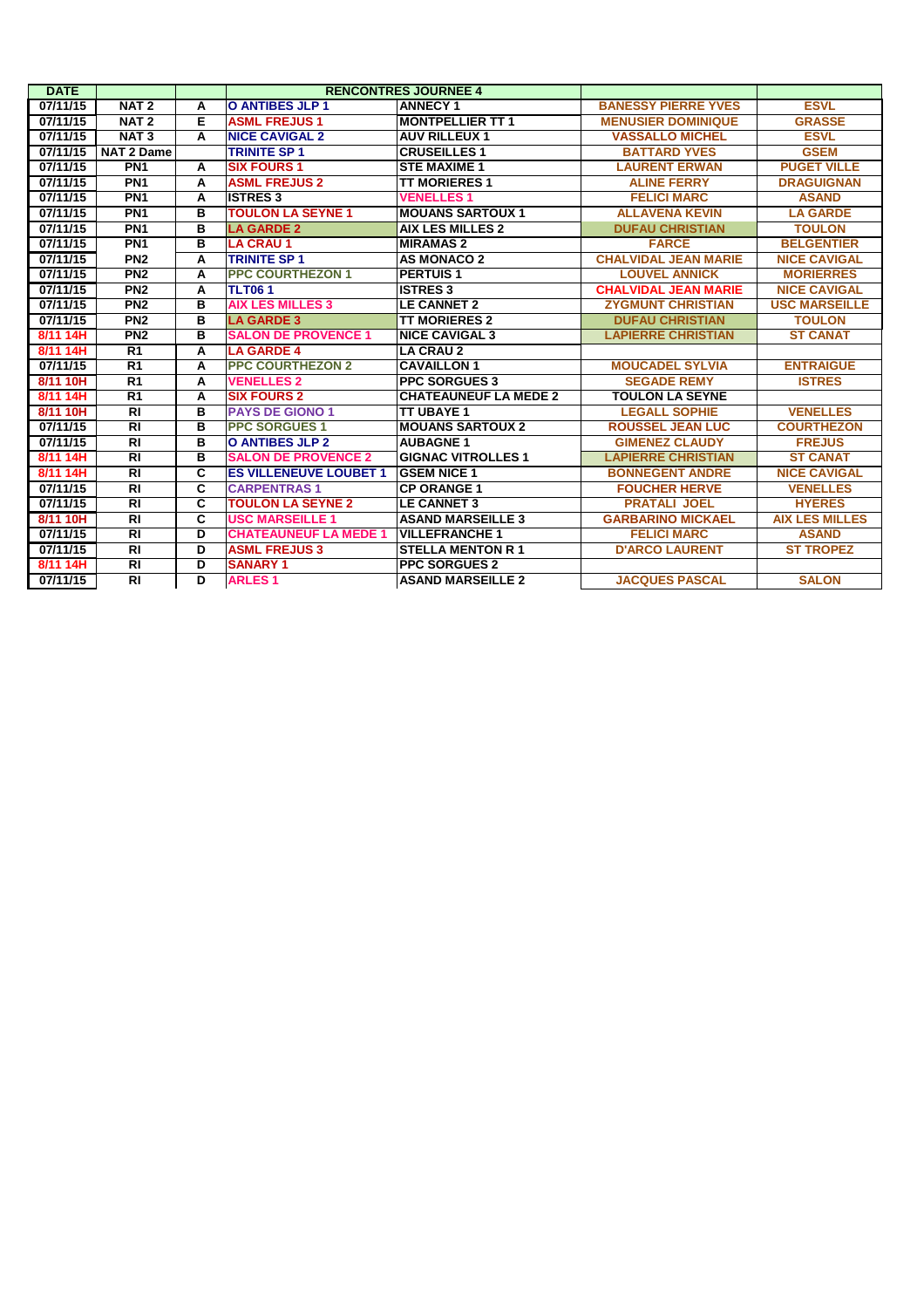| <b>DATE</b> |                             |        |                                                      | <b>RENCONTRES JOURNEE 5</b>                |                                               |                                        |
|-------------|-----------------------------|--------|------------------------------------------------------|--------------------------------------------|-----------------------------------------------|----------------------------------------|
| 14/11/15    | NAT <sub>1</sub>            | A      | <b>LA GARDE 1</b>                                    | <b>DOUAI1</b>                              | <b>DUFAU CHRISTIAN</b>                        | <b>TOULON</b>                          |
| 14/11/15    | NAT <sub>1</sub>            | D      | <b>AS MONACO 1</b>                                   | <b>PPC SAINT SEBASTIEN 1</b>               | <b>DUQUESNE MICHEL</b>                        | <b>VILLEFRANCHE</b>                    |
| 14/11/15    | NAT <sub>2</sub>            | A      | <b>LE CANNET CA1</b>                                 | O ANTIBES JLP 1                            | <b>GIMENEZ CLAUDY</b>                         | <b>FREJUS</b>                          |
| 14/11/15    | NAT <sub>2</sub>            | Е      | <b>ASAND MARSEILLE 1</b>                             | <b>COMBS SENART 1</b>                      | <b>WEGEL ISABELLE</b>                         | <b>AUBAGNE</b>                         |
| 14/11/15    | NAT <sub>3</sub>            | А      | <b>AIX LES MILLES 1</b>                              | <b>ENT. OULIN/L'ARBRESLE 1</b>             | <b>BARTZ ERIC</b>                             | <b>VENELLES</b>                        |
| 14/11/15    | <b>PN DAMES</b>             |        | <b>ASPTT SC GRASSE 1</b>                             | <b>GIGEAN 1</b>                            | <b>MUZZIN STEPHANE</b>                        | <b>CHATEAUNEUF</b>                     |
| 14/11/15    | PN <sub>1</sub>             | Α      | <b>STE MAXIME 1</b>                                  | <b>ASML FREJUS 2</b>                       | <b>BOYER JEAN LUC</b>                         | <b>LE LUC</b>                          |
| 14/11/15    | PN <sub>1</sub>             | Α      | <b>ISTRES 2</b>                                      | <b>SIX FOURS 1</b>                         | <b>EMMANUELI DOMINIQUE</b>                    | <b>ASAND</b>                           |
| 14/11/15    | PN <sub>1</sub>             | A      | <b>TT MORIERES 1</b>                                 | <b>VENELLES 1</b>                          | <b>MEYNADIER REGIS</b>                        | <b>COURTHEZON</b>                      |
| 14/11/15    | PN <sub>1</sub>             | в      | <b>MOUANS SARTOUX 1</b>                              | <b>LA GARDE 2</b>                          | <b>BRUNO OCEANE</b>                           | <b>NICE CAVIGAL</b>                    |
| 14/11/15    | PN <sub>1</sub>             | в      | <b>MIRAMAS 2</b>                                     | <b>TOULON LA SEYNE 1</b>                   | <b>SULTANIAN GIL</b>                          | <b>PIERREVERT</b>                      |
| 14/11/15    | PN <sub>1</sub>             | в      | <b>AIX LES MILLES 2</b>                              | <b>LA CRAU 1</b>                           | <b>FELICI MARC</b>                            | <b>ASAND</b>                           |
| 14/11/15    | PN <sub>2</sub>             | Α      | <b>AS MONACO 2</b>                                   | <b>PPC COURTHEZON 1</b>                    | <b>KARBOROSKI PATRICE</b>                     | <b>STELLA</b>                          |
| 14/11/15    | PN2                         | A      | <b>ISTRES 3</b>                                      | <b>TRINITE SP1</b>                         | <b>EMMANUELI DOMINIQUE</b>                    | <b>ASAND</b>                           |
| 14/11/15    | PN <sub>2</sub>             | A      | <b>PERTUIS1</b>                                      | <b>TLT061</b>                              | <b>LEGALL SOPHIE</b>                          | <b>VENELLES</b>                        |
| 14/11/15    | PN2                         | в      | <b>LE CANNET 2</b>                                   | <b>LA GARDE 3</b>                          | <b>CUSSY FRANK</b>                            | <b>NICE CAVIGAL</b>                    |
| 14/11/15    | PN <sub>2</sub>             | в      | <b>NICE CAVIGAL 3</b>                                | <b>AIX LES MILLES 3</b>                    | <b>BERNIER YVES</b>                           | <b>TRINITE</b>                         |
| 14/11/15    | PN2                         | в      | <b>TT MORIERES 2</b>                                 | <b>SALON DE PROVENCE 1</b>                 | <b>MEYNADIER REGIS</b>                        | <b>COURTHEZON</b>                      |
| 14/11/15    | R1                          | Α      | <b>LA CRAU 2</b>                                     | <b>PPC COURTHEZON 12</b>                   | <b>FARCE</b>                                  | <b>BELGENTIER</b>                      |
| 14/11/15    | $\overline{R1}$             | A      | <b>CAVAILLON 1</b>                                   | <b>VENELLES 2</b>                          | <b>LOUVEL ANNICK</b>                          | <b>MORIERRES</b>                       |
| 15/11 10H   | $\overline{R1}$             | A      | <b>CHATEAUNEUF LA MEDE 2</b>                         | <b>LA GARDE 4</b>                          | <b>LIBRA CHRISTIAN</b>                        | <b>MIRAMAS</b>                         |
| 14/11/15    | R <sub>1</sub>              | Α      | <b>PPC SORGUES 3</b>                                 | <b>SIX FOURS 2</b>                         | <b>MOUCADEL SYLVIA</b>                        | <b>ENTRAIGUE</b>                       |
| 14/11/15    | RI                          | в      | <b>TT UBAYE 1</b>                                    | <b>PPC SORGUES 1</b>                       | <b>ALCARAZ JEREMY</b>                         |                                        |
|             |                             |        |                                                      |                                            |                                               | <b>PAYS DE GIONO</b>                   |
| 14/11/15    | <b>RI</b><br>$\overline{R}$ | в<br>в | <b>MOUANS SARTOUX 2</b><br><b>GIGNAC VITROLLES 1</b> | <b>ANTIBES 2</b><br><b>PAYS DE GIONO 1</b> | <b>BRUNO OCEANE</b><br><b>BERGER FRANCOIS</b> | <b>NICE CAVIGAL</b><br><b>VENELLES</b> |
| 15/11 10H   |                             |        |                                                      |                                            |                                               | <b>USC MARSEILLE</b>                   |
| 14/11/15    | $\overline{R}$              | в      | <b>AUBAGNE 1</b>                                     | <b>SALON DE PROVENCE 2</b>                 | <b>DIVIA SEBASTIEN</b>                        |                                        |
| 14/11/15    | RI                          | C      | <b>GSEM NICE 1</b>                                   | <b>CARPENTRAS1</b>                         |                                               |                                        |
| 15/11 10H   | $\overline{R}$              | C      | <b>CP ORANGE 1</b>                                   | <b>TOULON LA SEYNE 3</b>                   | <b>ROUSSEL JEAN LUC</b>                       | <b>COURTHEZON</b>                      |
| 15/11 10H   | $\overline{R}$              | C      | <b>ASAND MARSEILLE 3</b>                             | <b>ES VILENEUVE LOUBET 1</b>               | <b>ESCOFFIER GUY</b>                          | <b>USC MARSEILLE</b>                   |
| 15/11 14H   | $\overline{R}$              | C      | <b>LE CANNET CA 3</b>                                | <b>USC MARSEILLE 1</b>                     | <b>BOUSIGUES AGNES</b>                        | <b>GRASSE</b>                          |
| 15/11 14H   | RI                          | D      | <b>VILLEFRANCHE 1</b>                                | <b>ASML FREJUS 3</b>                       | <b>BONNEGENT ANDRE</b>                        | <b>NICE CAVIGAL</b>                    |
| 14/11/15    | RI                          | D      | <b>STELLA MENTON R 1</b>                             | <b>SANARY 1</b>                            |                                               |                                        |
| 15/11 10H   | $\overline{R}$              | D      | <b>ASAND MARSEILLE 2</b>                             | <b>CHATEAUNEUF LA MEDE 1</b>               | <b>ESCOFFIER GUY</b>                          | <b>USC MARSEILLE</b>                   |
| 14/11/15    | <b>RI</b>                   | D      | <b>PPC SORGUES 2</b>                                 | <b>ARLES1</b>                              | <b>MOUCADEL SYLVIA</b>                        | <b>ENTRAIGUE</b>                       |
|             |                             |        |                                                      |                                            |                                               |                                        |
| <b>DATE</b> |                             |        |                                                      | <b>RENCONTRES JOURNEE 6</b>                |                                               |                                        |
| 28/11/15    | NAT <sub>1</sub>            | D      | <b>AS MONACO 1</b>                                   | <b>AS AMIENS 1</b>                         | <b>IONNIKOFF NIKITA</b>                       | <b>STELLA</b>                          |
| 28/11/15    | NAT <sub>2</sub>            | A      | <b>O ANTIBES JLP 1</b>                               | <b>SAINT EGREVE 1</b>                      | <b>DEWARLINCOURT ROSINE</b>                   | <b>ESVL</b>                            |
| 28/11/15    | NAT <sub>2</sub>            | Α      | <b>LE CANNET CA1</b>                                 | <b>ANNECY 1</b>                            | <b>VASSALLO MICHEL</b>                        | <b>ESVL</b>                            |
| 28/11/15    | NAT <sub>2</sub>            | E      | <b>ASML FREJUS1</b>                                  | <b>ASAND MARSEILLE 1</b>                   | <b>ALINE FERRY</b>                            | <b>DRAGUIGNAN</b>                      |
| 28/11/15    | NAT <sub>3</sub>            | A      | <b>NICE CAVIGAL 2</b>                                | <b>AIX LES MILLES 1</b>                    | <b>BANESSY PIERRE YVES</b>                    | <b>ESVL</b>                            |
| 28/11/15    | NAT 2 Dame                  | C      | <b>TRINITE SP 1</b>                                  | <b>CHARLEVILLE MEZIERES 1</b>              | <b>IONNIKOFF NIKITA</b>                       | <b>STELLA</b>                          |
| 28/11/15    | PN <sub>1</sub>             |        | <b>PL OFF MOUANS SARTOUX 1</b>                       |                                            | <b>GIMENEZ CLAUDY</b>                         | <b>FREJUS</b>                          |
| 28/11/15    | PN <sub>1</sub>             |        | <b>PL OFF LA GARDE 2</b>                             |                                            | <b>DUFAU CHRISTIAN</b>                        | <b>TOULON</b>                          |
| 28/11/15    | PN <sub>1</sub>             |        | <b>PL OFF TOULON LA SEYNE 1</b>                      |                                            | <b>LAURENT ERWAN</b>                          | <b>PUGET VILLE</b>                     |
| 28/11/15    | PN <sub>1</sub>             |        | PL OFF LA CRAU 1                                     |                                            | <b>FARCE</b>                                  | <b>BELGENTIER</b>                      |
| 28/11/15    | PN <sub>1</sub>             |        | <b>PL OFF MIRAMAS 2</b>                              |                                            | <b>SULTANIAN GIL</b>                          | <b>PIERREVERT</b>                      |
| 28/11/15    | PN <sub>1</sub>             |        | <b>PL OFF AIX LES MILLES 2</b>                       |                                            | <b>FELICI MARC</b>                            | <b>ASAND</b>                           |
| 28/11/15    | PN <sub>2</sub>             |        | <b>PL OFF LE CANNET 2</b>                            |                                            | <b>MUZZIN STEPHANE</b>                        | <b>CHATEAUNEUF</b>                     |
| 28/11/15    | PN <sub>2</sub>             |        | <b>PL OFF LA GARDE 3</b>                             |                                            | <b>DUFAU CHRISTIAN</b>                        | <b>TOULON</b>                          |
| 28/11/15    | PN2                         |        | PL OFF AIX LES MILLES 3                              |                                            | <b>FELICI MARC</b>                            | <b>ASAND</b>                           |
| 28/11/15    | PN <sub>2</sub>             |        | <b>PL OFF NICE CAVIGAL 3</b>                         |                                            |                                               | <b>MONACO</b>                          |
| 28/11/15    | PN <sub>2</sub>             |        | <b>PL OFF TT MORIERES 2</b>                          |                                            | <b>LEVY FRANCOIS</b>                          | <b>ROGNAC</b>                          |
| 29/11 14H   | PN2                         |        | <b>PL OFF SALON DE PROVENCE 1</b>                    |                                            | <b>LAPIERRE CHRISTIAN</b>                     | <b>ST CANAT</b>                        |
| 29/11 10H   | R1                          | А      | <b>VENELLES 2</b>                                    | <b>LA CRAU 2</b>                           | <b>GUILLOTEAU JEAN LUC</b>                    | <b>AIX LES MILLES</b>                  |
| 28/11/15    | R <sub>1</sub>              | A      | <b>CAVAILLON 1</b>                                   | <b>PPC SORGUES 3</b>                       | <b>MAISON ERIC</b>                            | <b>SALON</b>                           |
| 28/11/15    | R1                          | А      | <b>PPC COURTHEZON 12</b>                             | <b>CHATEAUNEUF LA MEDE 2</b>               | <b>LOUVEL ANNICK</b>                          | <b>MORIERRES</b>                       |
| 29/11 14H   | R1                          | А      | <b>LA GARDE 4</b>                                    | <b>SIX FOURS 2</b>                         | <b>TOULON LA SEYNE</b>                        |                                        |
| 28/11/15    | RI                          | в      | <b>O ANTIBES JLP 2</b>                               | TT UBAYE 1                                 | <b>BRUNO OCEANE</b>                           | <b>NICE CAVIGAL</b>                    |
| 28/11/15    | RI                          | в      | <b>MOUANS SARTOUX 2</b>                              | <b>AUBAGNE 1</b>                           | <b>LARIO FRANTZ</b>                           | <b>MANDELIEU</b>                       |
| 28/11/15    | RI                          | в      | <b>PPC SORGUES 1</b>                                 | <b>GIGNAC VITROLLES 1</b>                  | <b>LANGLUME DIDIER</b>                        | <b>CAVAILLON</b>                       |
| 29/11 10H   | RI                          | в      | <b>PAYS DE GIONO 1</b>                               | <b>SALON DE PROVENCE 2</b>                 | <b>LEVAN CLAUDY</b>                           | <b>PERTUIS</b>                         |
| 28/11/15    | RI                          | С      | <b>TOULON LA SEYNE 2</b>                             | <b>GSEM NICE 1</b>                         | <b>DIALLO LIONEL</b>                          | <b>LA GARDE</b>                        |
| 29/11 10H   | RI                          | С      | <b>CP ORANGE 1</b>                                   | <b>LE CANNET 3</b>                         | <b>BRUN MICHEL</b>                            | <b>MORIERRES</b>                       |
| 28/11/15    | RI                          | c      | <b>CARPENTRAS1</b>                                   | <b>ASAND MARSEILLE 3</b>                   | <b>ROUSSEL JEAN LUC</b>                       | <b>COURTHEZON</b>                      |
| 29/11 14H   | RI                          | C      | <b>ES VILLENEUVE LOUBET 1</b>                        | <b>USC MARSEILLE 1</b>                     | <b>BOUSIGUE AGNES</b>                         | <b>GRASSE</b>                          |
| 29/11 14H   | RI                          | D      | <b>SANARY 1</b>                                      | <b>VILLEFRANCHE 1</b>                      | <b>TREGRET ANDRE</b>                          | <b>SIX FOURS</b>                       |
| 28/11/15    | RI                          | D      | <b>STELLA MENTON R 1</b>                             | <b>PPC SORGUES 2</b>                       | <b>LOULERGUE MARC</b>                         | <b>MONACO</b>                          |
| 28/11/15    | RI                          | D      | <b>ASML FREJUS 3</b>                                 | <b>ASAND MARSEILLE 2</b>                   | <b>D'ARCO LAURENT</b>                         | <b>ST TROPEZ</b>                       |